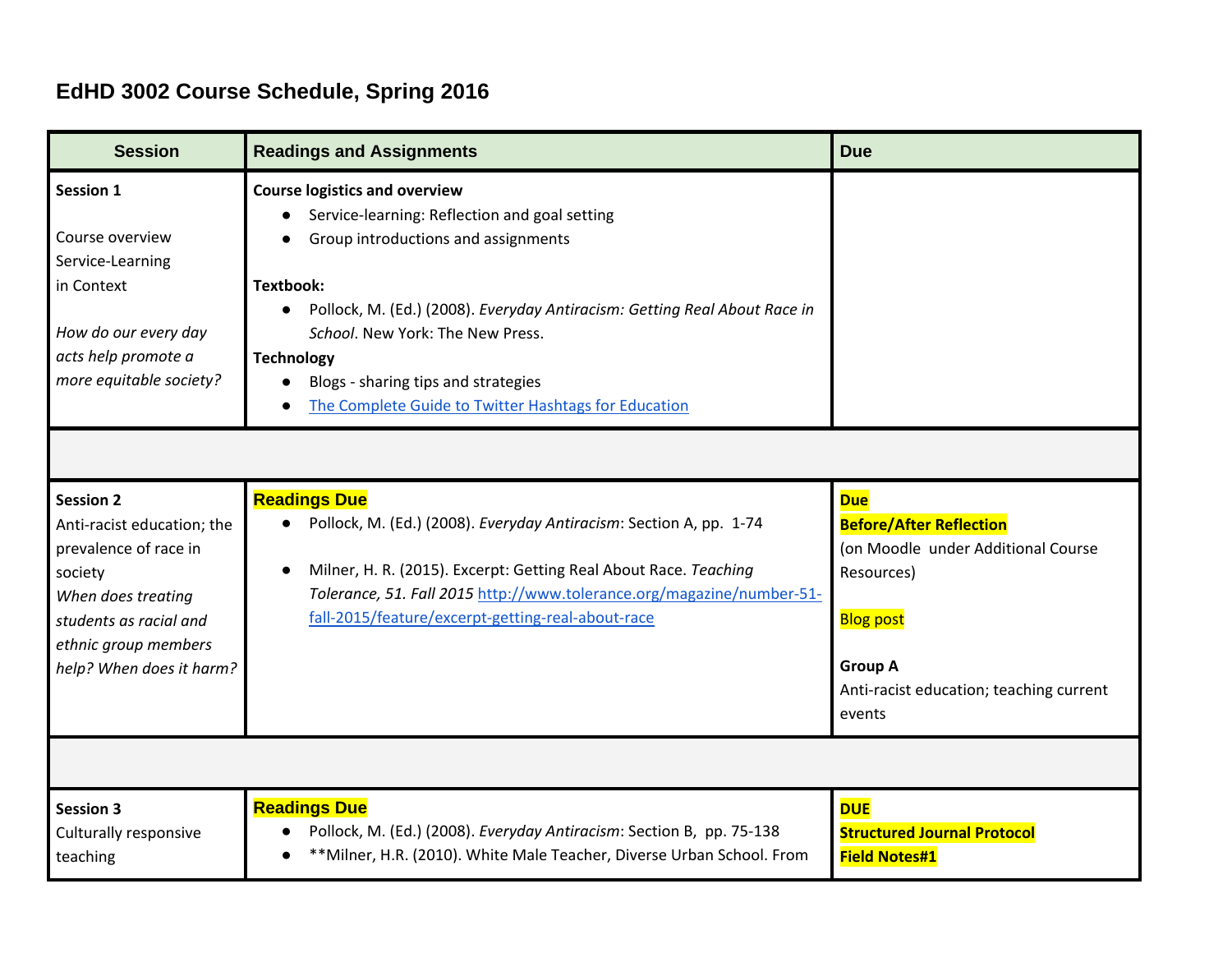## **EdHD 3002 Course Schedule, Spring 2016**

| How can educators<br>acknowledge and engage<br>with lived experiences of<br>identity?                                                                                                                                                      | Start where you are, but don't stay there. Understanding diversity,<br>opportunity gaps, and teaching in today's classrooms. (chapter 2)<br>Cambridge, MA. Harvard Education Press - AVAILABLE on MOODLE                                                                                        | <b>Group B</b><br>Culturally relevant/responsive teaching                                                                                                                             |  |  |
|--------------------------------------------------------------------------------------------------------------------------------------------------------------------------------------------------------------------------------------------|-------------------------------------------------------------------------------------------------------------------------------------------------------------------------------------------------------------------------------------------------------------------------------------------------|---------------------------------------------------------------------------------------------------------------------------------------------------------------------------------------|--|--|
|                                                                                                                                                                                                                                            |                                                                                                                                                                                                                                                                                                 |                                                                                                                                                                                       |  |  |
| <b>Session 4</b><br>The role of socio-<br>economic and immigrant<br>status in teaching and<br>learning<br>How can educators<br>counter unequal<br>expectations students<br>may have already<br>experienced because of<br>their identities? | <b>Readings Due</b><br>Pollock, M. (Ed.) (2008). Everyday Antiracism: Section C, pp. 139-208<br>Layton, L. (2015). Majority of US School Children are in Poverty,<br>Washington Post, 1/16/15                                                                                                   | <b>DUE</b><br>3-2-1 reflection<br><b>Blog Post</b><br><b>Group C</b><br>Immigrant status and English language<br>learners; socio-economic status                                      |  |  |
| <b>SPRING BREAK!</b>                                                                                                                                                                                                                       |                                                                                                                                                                                                                                                                                                 |                                                                                                                                                                                       |  |  |
| <b>Session 5</b><br>Creating inclusive<br>settings; gender and<br>sexual orientation<br>What responsibilities<br>come with teaching in<br>diverse classrooms?                                                                              | <b>Readings Due</b><br>Pollock, M. (Ed.) (2008). Everyday Antiracism: Section D, pp. 209-290<br>Sokolower-Shain, E. (2009). When the Gender Boxes Don't Fit. Rethinking<br>Schools, 24(1) On Moodle<br>Solkolower, J. (2010). My Teacher is a Lesbian. Rethinking Schools, 25 (2).<br>On Moodle | <b>DUE</b><br><b>Making connections</b><br><b>Field Notes #2</b><br><b>Group D</b><br>Creating inclusive settings; gender and<br>sexual orientation - what are the<br>considerations? |  |  |